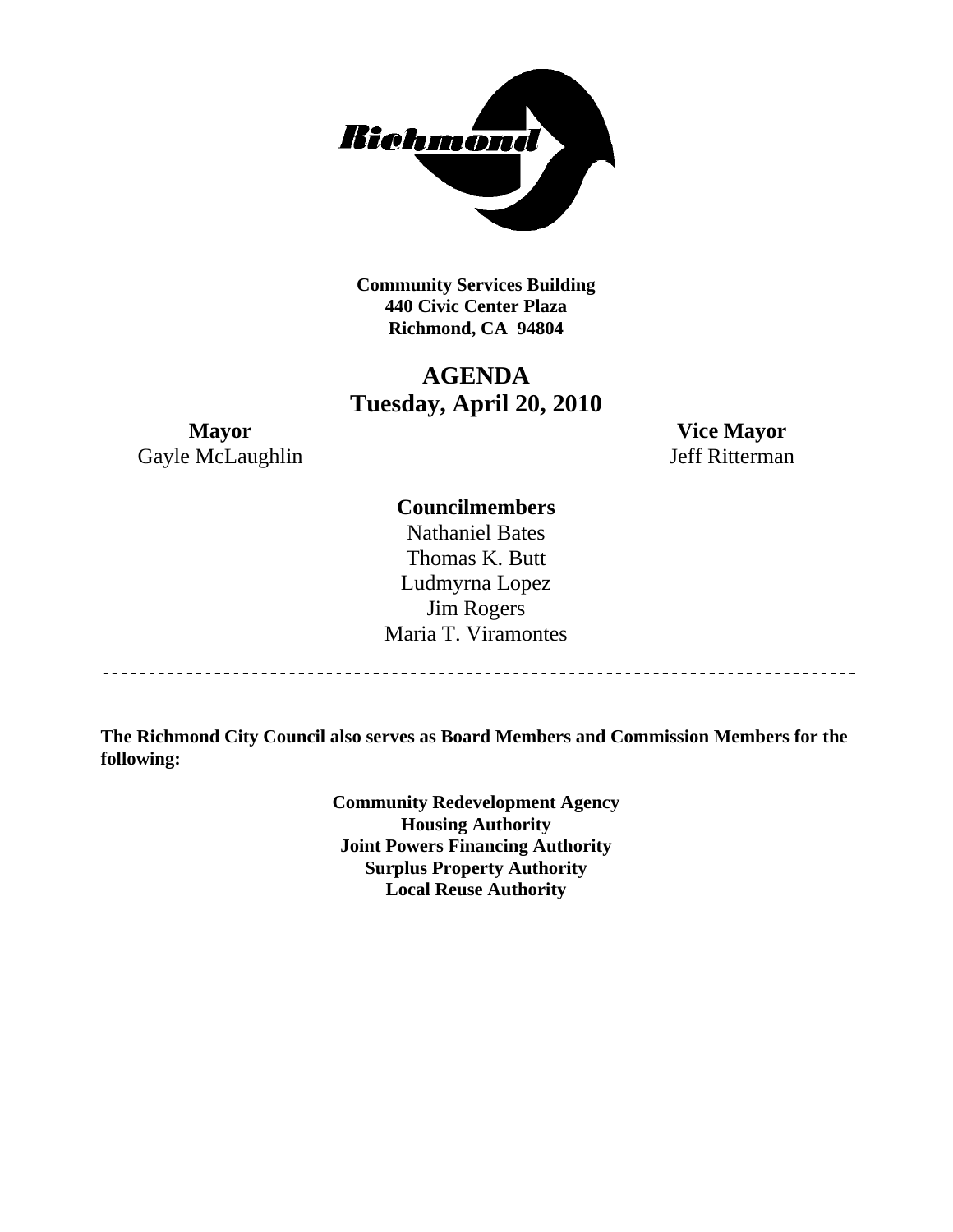# **MEETING PROCEDURES**

The City of Richmond encourages community participation at its City Council meetings and has established procedures that are intended to accommodate public input in a timely and time-sensitive way. As a courtesy to all members of the public who wish to participate in City Council meetings, please observe the following procedures:

**PUBLIC COMMENT ON AGENDA ITEMS:** Anyone who desires to address the City Council on items appearing on the agenda must complete and file a pink speaker's card with the City Clerk **prior** to the City Council's consideration of the item. Once the City Clerk has announced the item and discussion has commenced, no person shall be permitted to speak on the item other than those persons who have submitted their names to the City Clerk. Your name will be called when the item is announced for discussion. **Each speaker will be allowed TWO (2) MINUTES to address the City Council on NON-PUBLIC HEARING items listed on the agenda.** 

**OPEN FORUM FOR PUBLIC COMMENT:** Individuals who would like to address the City Council on matters not listed on the agenda or on **Presentations, Proclamations and Commendations, Report from the City Attorney, or Reports of Officers** may do so under Open Forum. All speakers must complete and file a pink speaker's card with the City Clerk **prior** to the commencement of Open Forum. **The amount of time allotted to individual speakers shall be determined based on the number of persons requesting to speak during this item. The time allocation for each speaker will be as follows: 15 or fewer speakers, a maximum of 2 minutes; 16 to 24 speakers, a maximum of 1 and one-half minutes; and 25 or more speakers, a maximum of 1 minute.** 

#### **SPEAKERS ARE REQUESTED TO OCCUPY THE RESERVED SEATS IN THE FRONT ROW BEHIND THE SPEAKER'S PODIUM AS THEIR NAME IS ANNOUNCED BY THE CITY CLERK.**

**CONSENT CALENDAR:** Consent Calendar items are considered routine and will be enacted, approved or adopted by one motion unless a request for removal for discussion or explanation is received from the audience or the City Council. A member of the audience requesting to remove an item from the Consent Calendar must complete and file a speaker's card with the City Clerk **prior to the City Council's consideration of Agenda Review.** An item removed from the Consent Calendar may be placed anywhere on the agenda following the City Council's agenda review.

*The City Council's adopted Rules of Procedure recognize that debate on policy is healthy; debate on personalities is not. The Chairperson has the right and obligation to cut off discussion that is too personal, too loud, or too crude.* 

**\*\*\*\*\*\*\*\*\*\*\*\*\*\*\*\*\*\*\*\*\*\*\*\*\*\*\*\*\*\*\*\*\*\*\*\*\*\*\*\*\*\*\*\*\*\*\*\*\*\*\*\*\*\*\*\*\*\***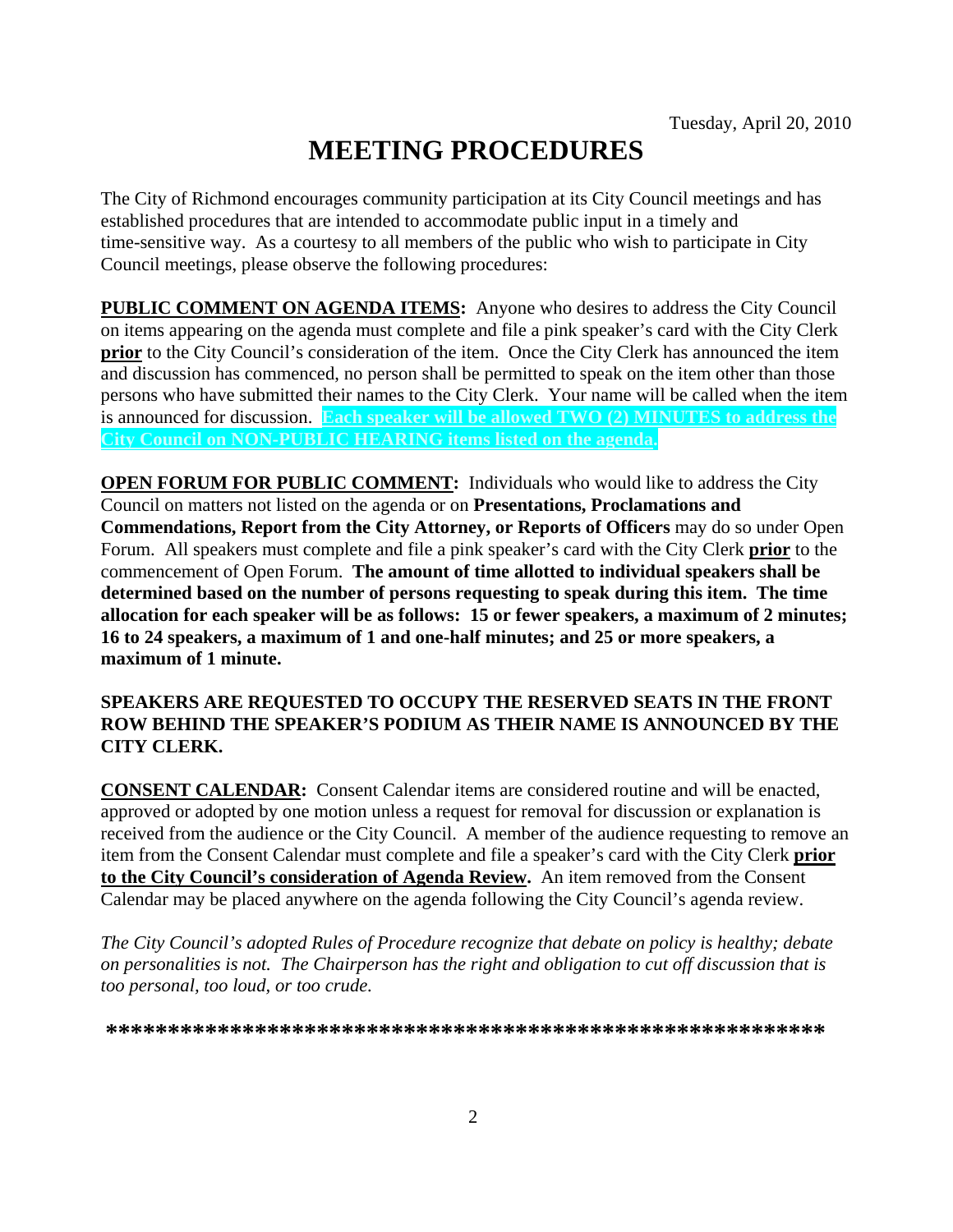Tuesday, April 20, 2010

# **EVENING OPEN SESSION**

5:00 p.m.

#### **A. ROLL CALL**

#### **B. PUBLIC COMMENT**

#### **C. ADJOURN TO CLOSED SESSION**

# **CLOSED SESSION**

Shimada Room of the Community Services Building

#### **A. CITY COUNCIL**

**A-1.** CONFERENCE WITH LEGAL COUNSEL - EXISTING LITIGATION (Subdivision [a] of Government Code Section 54956.9):

Toll Bros. Inc. vs. City of Richmond, et al.

Littlehale vs. City of Richmond, et al.

Coalition of Concerned Citizens of Point Richmond, et al. vs. City of Richmond, et al.

Chevron vs. City of Richmond (two cases)

**A-2.** CONFERENCE WITH LEGAL COUNSEL - ANTICIPATED LITIGATION (Initiation of litigation pursuant to Subdivision (c) of Section 54956.9):

Four cases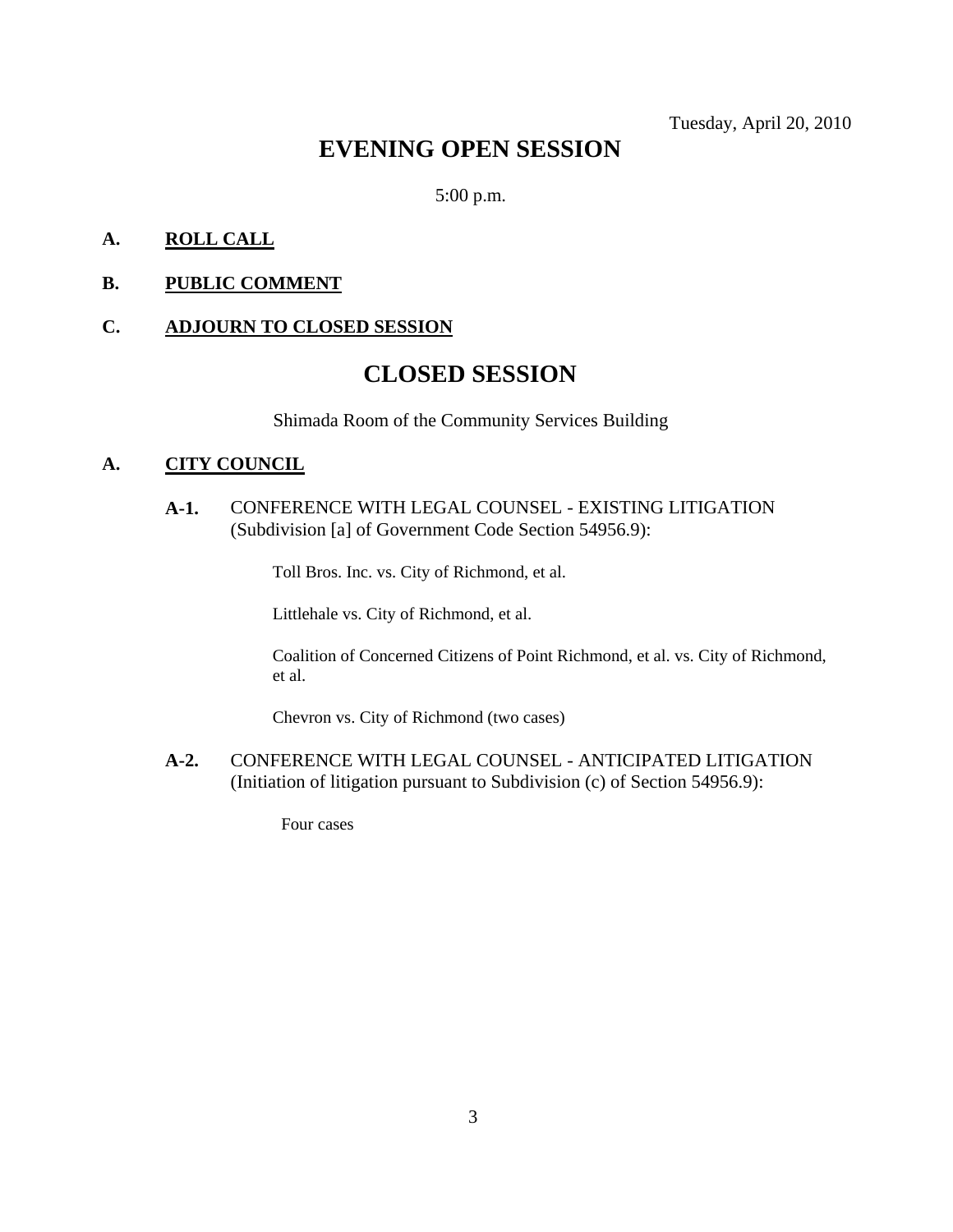## Tuesday, April 20, 2010 **SPECIAL MEETING RICHMOND HOUSING AUTHORITY**

6:25 p.m.

- **A. PLEDGE TO THE FLAG**
- **B. ROLL CALL**
- **C. STATEMENT OF CONFLICT OF INTEREST**
- **D. OPEN FORUM FOR PUBLIC COMMENT**
- **E. AGENDA REVIEW**

#### **F. RESOLUTIONS**

**F-1.** ADOPT a resolution authorizing the executive director to execute a contract with F. P. Construction to provide public housing maintenance services for a one-year term with three optional one-year extensions, at a cost of \$170,000 annually (this item was reviewed and recommended for approval by the Housing Advisory Commission at its February 8, 2010, meeting and the Finance Committee at its April 2, 2010, meeting) - Richmond Housing Authority (Tim Jones 621-1310).

#### **G. ADJOURNMENT**

# **JOINT MEETING OF RICHMOND REDEVELOPMENT**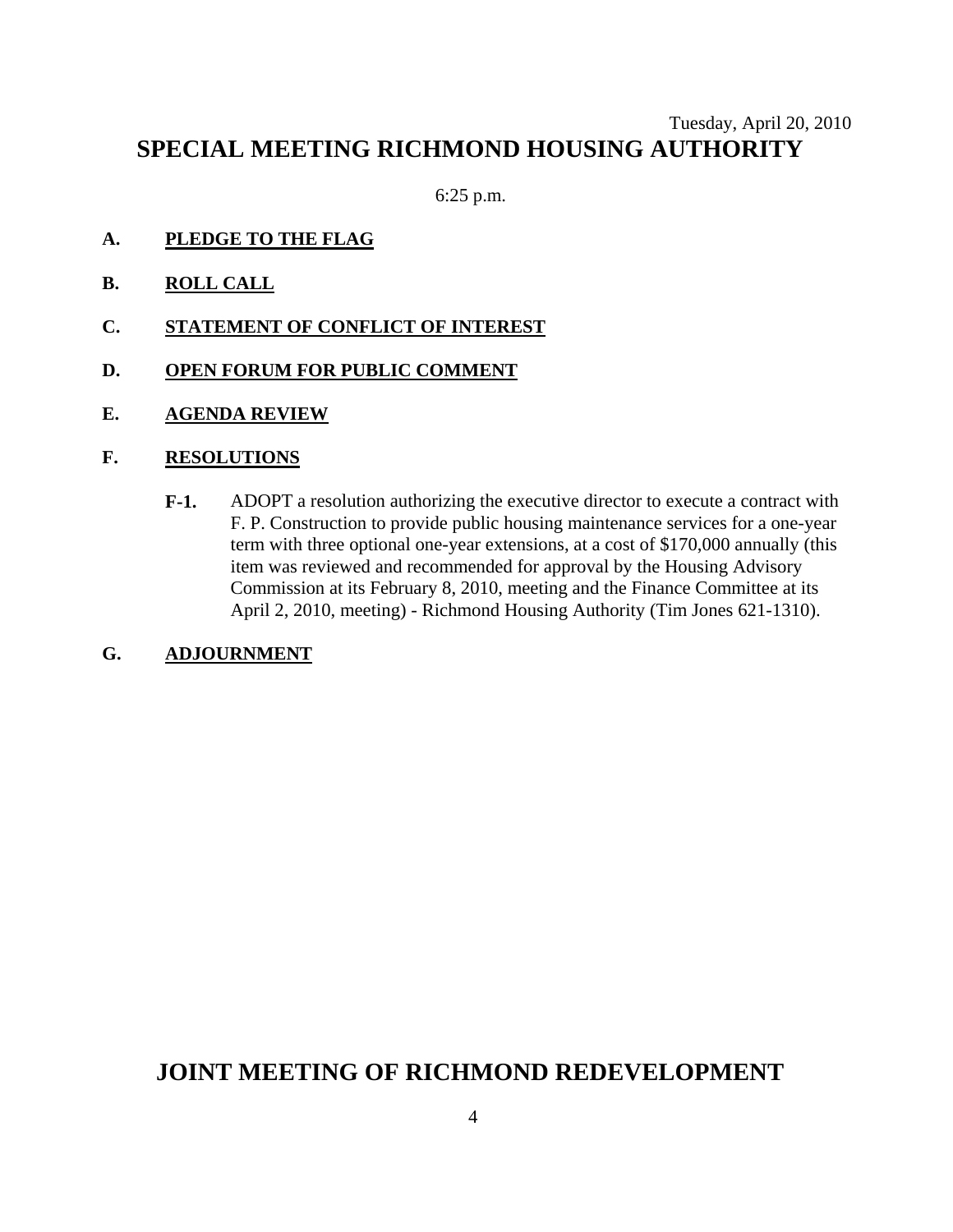### Tuesday, April 20, 2010 **AGENCY/RICHMOND CITY COUNCIL**

6:30 p.m.

#### **A. ROLL CALL**

**B. STATEMENT OF CONFLICT OF INTEREST**

#### **C. OPEN FORUM FOR PUBLIC COMMENT**

#### **D. AGENDA REVIEW**

#### **E. PRESENTATIONS, PROCLAMATIONS, AND COMMENDATIONS**

**E-1.** Presentation by Richard Kochan, City of Richmond representative in Washington, DC, on the status of federal legislation - City Manager's Office (Bill Lindsay 620-6512).

#### **F. REPORT FROM THE CITY ATTORNEY OF FINAL DECISIONS MADE AND NON-CONFIDENTIAL DISCUSSIONS HELD DURING CLOSED SESSION**

#### **G. REDEVELOPMENT AGENCY BOARD CONSENT CALENDAR**

- **G-1.** APPROVE joint actions of the Redevelopment Agency Board and the City Council as follows: (1) ADOPT a City Council resolution making certain findings and addressing written concerns received during the comment period for the Amended and Restated Redevelopment Plan for the Richmond Merged Project Area; (2) ADOPT a joint resolution making certain findings and certifying the Environmental Impact Report for the Amended and Restated Redevelopment Plan for the Richmond Merged Project Area; and (3) INTRODUCE an ordinance (first reading) to adopt the Amended and Restated Redevelopment Plan for the Richmond Merged Redevelopment Project Area - Richmond Community Redevelopment Agency (Steve Duran/Alan Wolken 307- 8140).
- **G-2.** ADOPT a resolution authorizing submittal of an application for grant funds for the Miraflores Housing Development from the State of California Strategic Growth Council's Urban Greening Program in an amount not-to-exceed \$3,000,000, and authorizing the execution of related documents to accept the grant and expend as approved by the state Housing and Community Development Department - Richmond Community Redevelopment Agency (Steve Duran/Patrick Lynch 307-8140).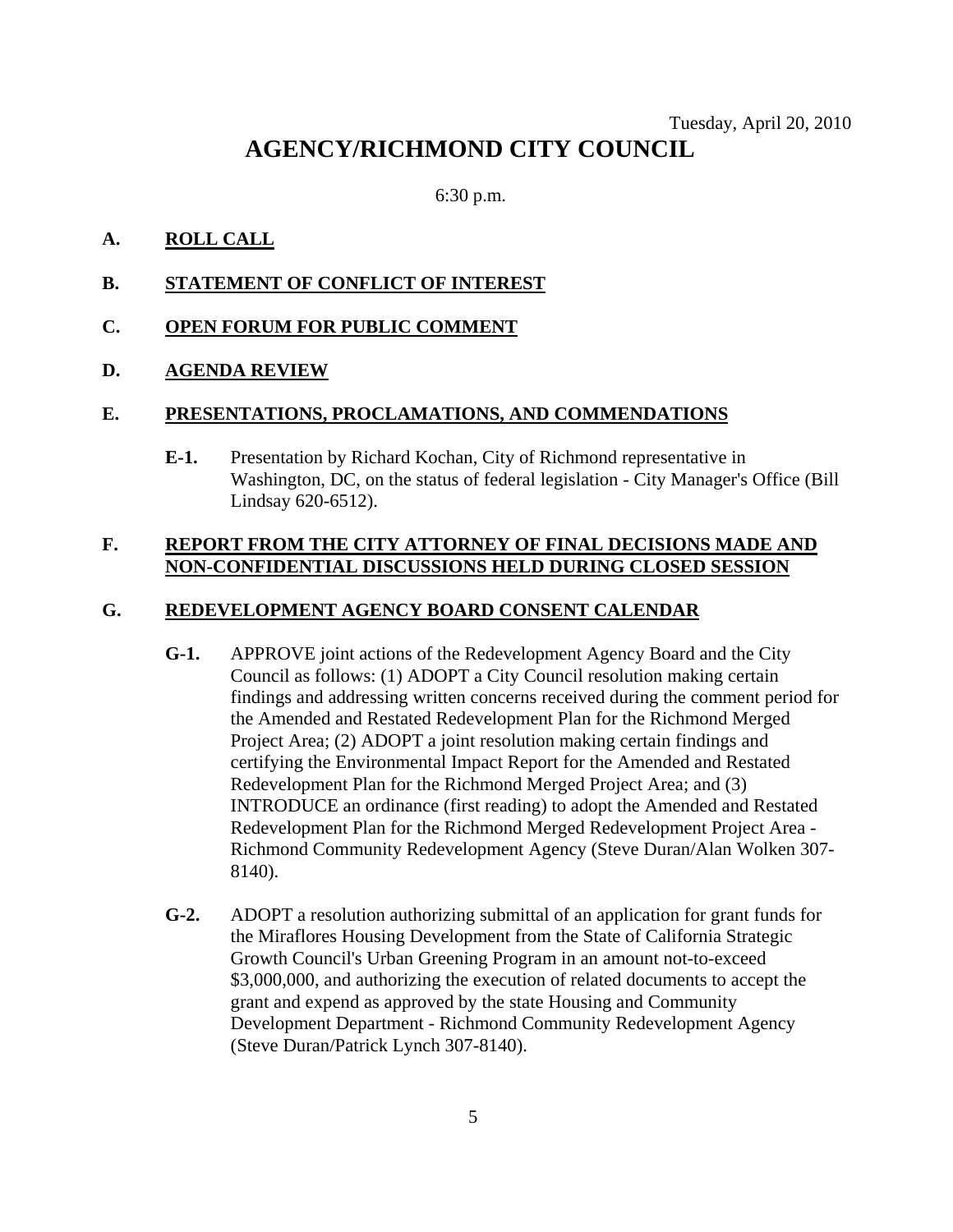**G-3.** APPROVE the minutes for the Redevelopment Agency's February 16, 2010, meeting - City Clerk's Office (Diane Holmes 620-6513).

#### **H. CITY COUNCIL CONSENT CALENDAR**

- **H-1.** APPROVE a sole-source contract with Solar Richmond to provide solar technology and solar installation training for RichmondBUILD students in a grant-funded amount not to exceed \$135,000 and for a term from April 20, 2010, to April 30, 2011 (this item was reviewed and recommended for approval by the Finance Committee at its April 2, 2010, meeting) - Employment and Training (Sal Vaca/Fred Lucero 307-8006).
- **H-2.** APPROVE the purchase of a small pickup truck from Michael Stead's Hilltop Ford, for use in enforcing code enforcement regulations, in an amount not to exceed \$15,000.00 - Public Works (Yader A. Bermudez 231-3009).
- **H-3.** APPROVE the purchase of two ¾-ton pickup trucks from Michael Stead's Hilltop Ford, for use by the Fire Department, in an amount not to exceed \$57,000.00 - Public Works (Yader A. Bermudez 231-3009).
- **H-4.** APPROVE the emergency purchase of six fuel dispensers from Shields Harper with installation by MSI Fuel Management, Inc. at the city's three fueling locations (corporation yard, wastewater treatment plant, and parks maintenance yard), in an amount not to exceed \$84,000.00. The new equipment is necessary to meet operability and air quality standards - (Yader A. Bermudez, Director of Public Works 231-3009).
- **H-5.** ADOPT a resolution authorizing placement of liens and special assessments for unpaid garbage collection service fees on County property tax records - Finance Department (James Goins/Antonio Banuelos 620-6741).
- **H-6.** APPROVE the Third Amended Interagency Agreement between the City of Richmond and Contra Costa County for the implementation of the North Richmond Waste and Recovery Mitigation Fee Expenditure Plan, extending the term through June 30, 2012, and maintaining the not-to-exceed payment limit of \$1,560,861; and AUTHORIZE the city manager, or his designee, to enter into and administer mitigation funds in a manner consistent with the terms of the agreement - City Manager's Office (Bill Lindsay 620-6512).
- **H-7.** APPROVE the minutes for February 16, 2010 City Clerk's Office (Diane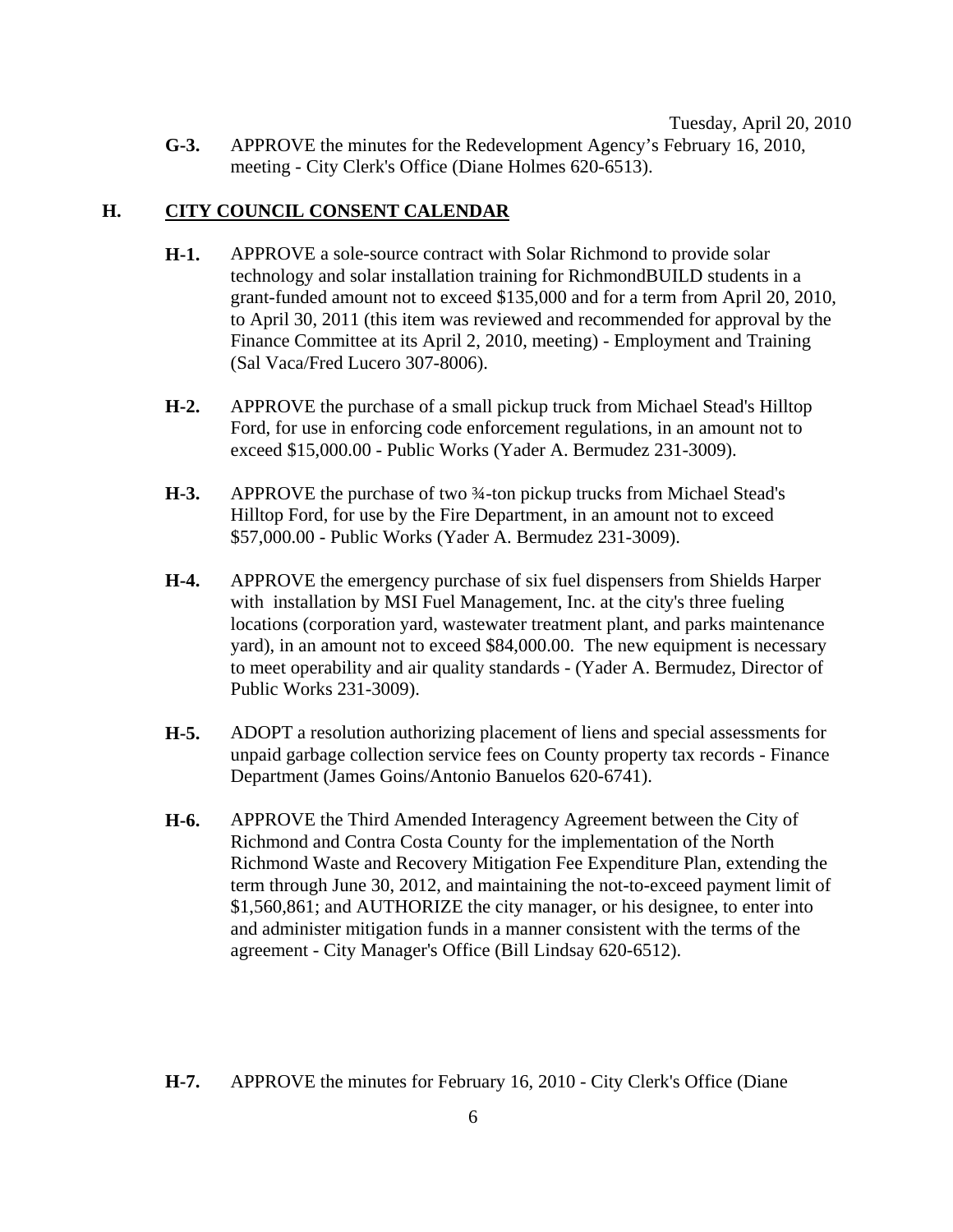Holmes 620-6513).

- **H-8.** APPROVE the following appointment and re-appointments: Youth Commission: Inez Hudson, term expiring April 20, 2012; Economic Development Commission: William R. Dabney, Incumbent, term expiring March 30, 2013; Darlene Drapkin, Incumbent, term expiring March 30, 2013; Quiana Riley, Incumbent, term expiring March 30, 2013 - Mayor's Office (Mayor McLaughlin 620-6503).
- **H-9.** ADOPT an ordinance (second reading) amending Chapter 2.56 of the Municipal Code to revise the City of Richmond Local Employment Ordinance (52.06 N.S.) (the first reading was on April 6, 2010) - Employment and Training (Sal Vaca/Thomas Mills 307-8006).
- **H-10.** APPROVE a contract with Sheppard Mullin Richter & Hampton LLP to provide remediation and development counsel for Point Molate as recommended by the Council committee consisting of Mayor McLaughlin and Councilmembers Butt and Lopez. The contract term will be from April 21, 2010 through April 20, 2011 with an initial amount not to exceed \$150,000 - City Attorney's Office (Randy Riddle 620-6509).
- **H-11.** APPROVE a contract with Tribal Financial Advisors to perform a review of certain financial information offered by Upstream Pt. Molate LLC, for an amount not to exceed \$35,000. The contract term will be from April 20 through June 30, 2010 -- Finance Department (James Goins - 620-6740).
- **H-12.** ADOPT an ordinance (second reading) that makes it an unlawful, with certain exceptions, for any minor subject to compulsory education to be in or upon any public street, highway, road, alley, park, playground, or other public ground, public place, place of amusement, eating establishment, or vacant lot 30 minutes after school commences until 30 minutes before school concludes on days when said minor's school is in session - Police Department (Chief Chris Magnus 621- 1802).
- **H-13.** ADOPT a resolution authorizing applications for grant funds pursuant to the Safe Drinking Water, Water Quality and Supply, Flood Control, River and Coastal Protection Bond Act of 2006 for development of an "Urban Greening Plan" for the City of Richmond - Public Works Department (Yader A. Bermudez, 231-3009).
- **H-14.** AUTHORIZE the City Manager to enter into a contract for the demolition of the Martin Luther King Jr. Community Center to mitigate damage due to recent major copper theft and flooding; and DIRECT staff to incorporate the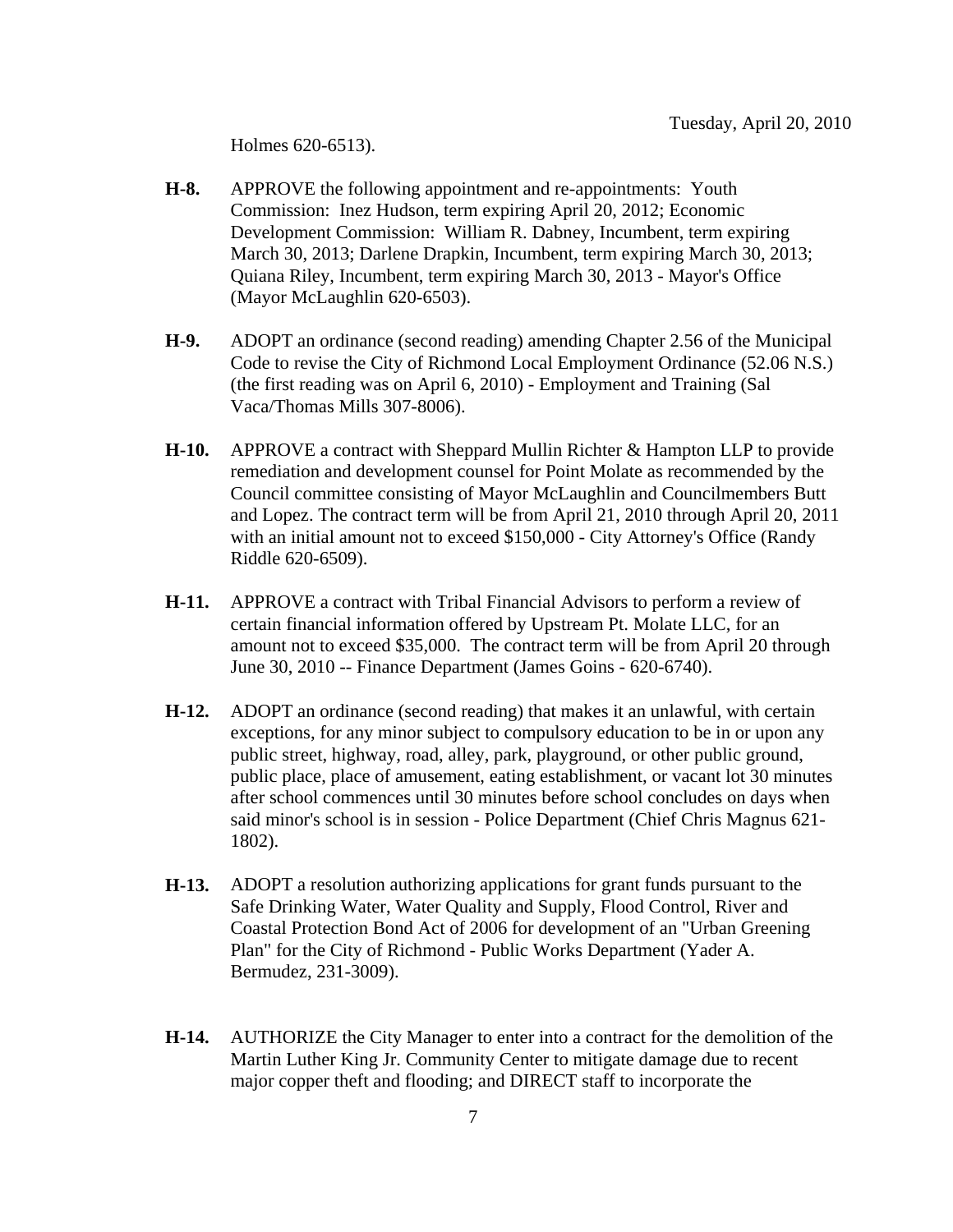Tuesday, April 20, 2010 replacement of the center into the Nystrom United Revitalization Effort (NURVE) plans -- City Manager's Office (Bill Lindsay, 620-6512).

#### **I. PUBLIC HEARINGS REDEVELOPMENT AGENCY BOARD**

**I-1.** RECEIVE testimony regarding the proposed 2010-11 Annual Consolidated Action Plan; ADOPT a City Council Resolution approving the Annual Consolidated Action Plan, authorizing the submittal of the 2010-2011 Annual Consolidated Action Plan to the U.S. Department of Housing and Urban Development (HUD), and recognizing that the funding allocations listed in this report are estimates that will be finalized and adjusted once HUD releases its official funding to the City of Richmond; and ADOPT a Richmond Community Redevelopment Agency Resolution (Attachment 2) for the administration of the Community Development Block Grant (CDBG) and HOME Programs that also authorizes the executive director to negotiate and execute all contracts with vendors and professional services consultants as detailed in this Agenda Report, make any adjustments to the recommendations to ensure HUD funds are allocated in their entirety, and to enter into a two-year contract for Public Services for a contract period beginning July 2010 and ending June 2012 - Richmond Community Redevelopment Agency (Steve Duran/Patrick Lynch 307-8140).

#### **J. PUBLIC HEARING CITY COUNCIL**

**J-1.** CONTINUE TO MAY 4, 2010, to hear public comment regarding the proposed wastewater rate increase to allow for additional information dissemination to the public - Engineering/Wastewater (Chad Davisson 620-5486).

#### **K. ORDINANCES**

**K-1.** INTRODUCE an ordinance (first reading) adding Chapter 47 to Article XIII of the Richmond Municipal Code to create a comprehensive framework for the administration of pipeline franchises in the City of Richmond - City Attorney (Randy Riddle 620-6509).

#### **L. COUNCIL AS A WHOLE**

**L-1.** DIRECT staff to request inclusion in grant applications to help develop urban field studies programs for Richmond students - Councilmembers Rogers,